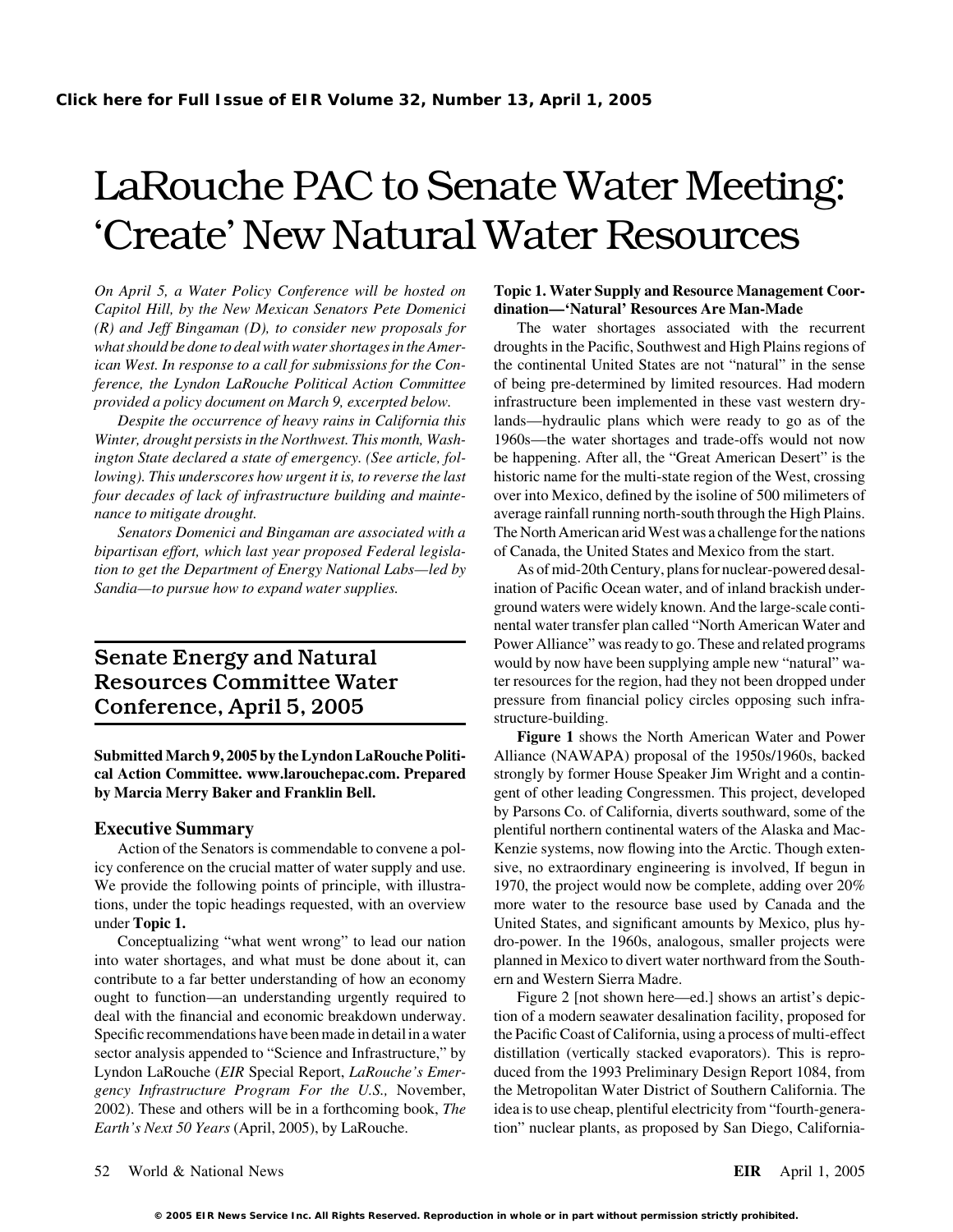## FIGURE 1 **North America: 'NAWAPA-Plus'**



Source: Parsons Company, North American Water and Power Alliance Conceptual Study, Dec. 7, 1964; Hal Cooper; Manuel Frías Alcaraz; EIR.

based General Atomics. One nuclear-powered, large-scale ilton, the first Secretary of the Treasury, to Henry Carey, desalination installation alone could provide 284,000 cubic Abraham Lincoln's economist, and figures of the 20th Cenmeters daily. This is enough to provide roughly half of all the tury. The creation of the Army Corps of Engineers, the Bureau

ing water use from Imperial Valley agriculture, to San Diego tion of the central concept that the Federal government has a urban needs. However, modern water-manufacturing projects responsibility to see to resources and infrastructure—water, have been stalled by the past 30 years of globalization, out-<br>land management, transportation, energy, etc.—on behalf of sourcing, and economic shrinkage. Instead of new "man- the general good. made" water resources and associated economic develop- The Bureau of Reclamation is a classic example of how ment, the last 30 years has seen less economic activity, and government intervention has literally created the soil and land with it, destructively diminished water use. resource base of the United States. It is relevant briefly to

instead of continuing the kind of water-project work con- in cooperation with local, state, and other Federal agencies—

ducted during the Franklin Delano Roosevelt New Deal programs, and under the Army Corps of Engineers. The volume of water use has declined in industry, power generation, and farming. The amount of irrigated agricultural land has shrunk. Everything except urban and residential use of water has gone down. We now, in effect, import industrial water, in the form of goods we no longer produce; and we import water in foods we no longer produce. Annual water used in the U.S. economy, on a per capita basis, dropped to 1430 gallons per day (gpd) in year 2000, after having peaked in 1975 at 1941 gpd. Thus, the nation's total water usage has dropped, even while the population has grown. That does not come primarily from the second brick in the toilet tank. It reflects less activity in the economy over the past 30 years of outsourcing. Less steel produced. Less agriculture.

## **Topic 2. Role of the Bureau of Reclamation in the 21st Century—Restore the Original 'American System'/ FDR Mission**

It has been over 100 years since the founding of the Bureau of Reclamation by milestone legislation in 1902, mandating the Federal government to play a role in land improvements. Today, though the Bureau's tasks may differ, its mission of serving the public good should not be changed or lessened.

"American System" was the term applied for the practices and policies of the United States economy in the 1800s, as laid out by the thinking of a number of policy leaders, from Alexander Ham-

daily water used by greater metropolitan San Diego. of Reclamation, the U.S. Geological Survey, and certain other These projects would obviate the current recourse to shift- agencies and sub-agencies, is part of the institutional reflec-

**Figure 3** shows the results of what the nation has done, review the earliest decades of the Bureau, which oversaw—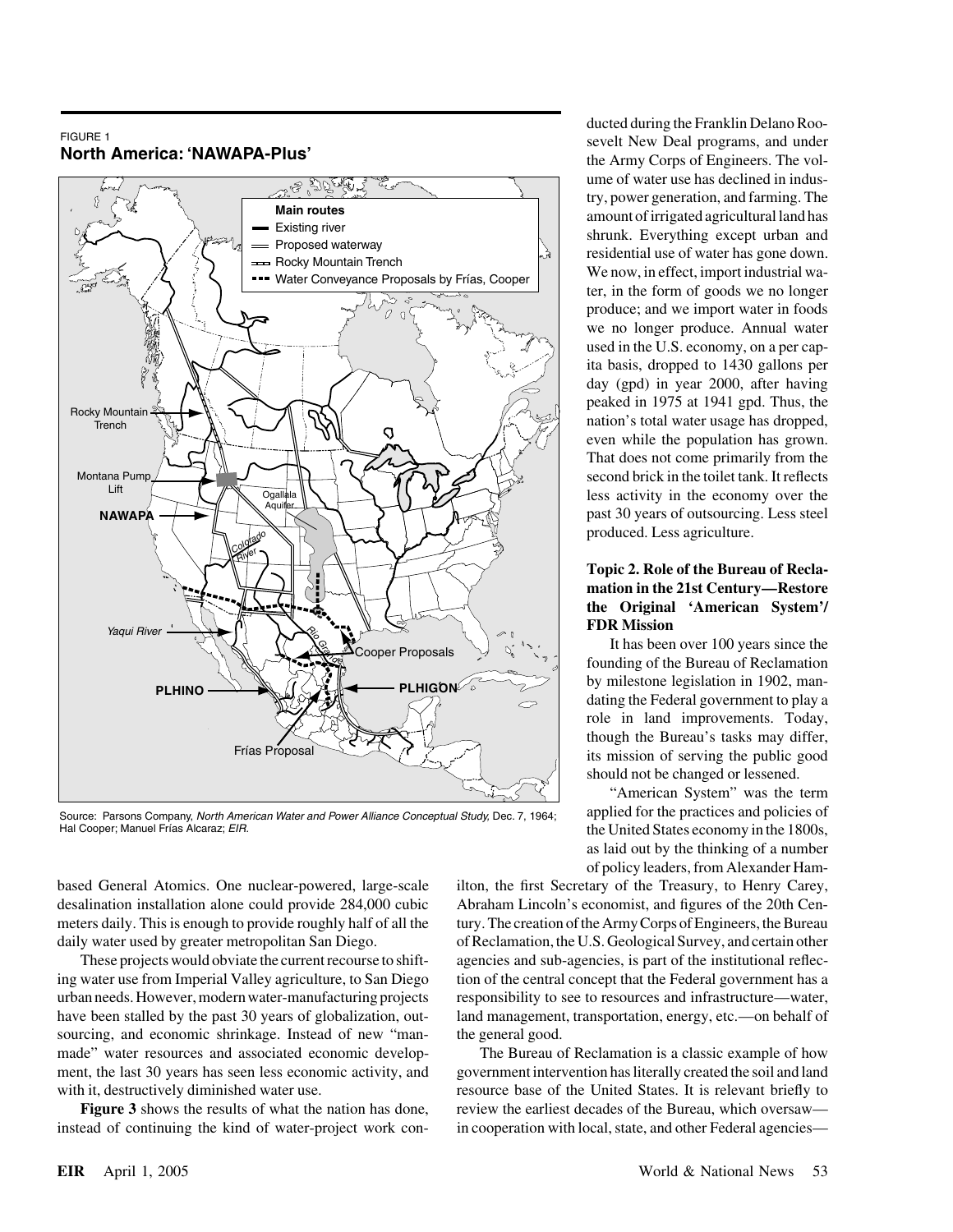#### FIGURE 3 **U.S. Water Usage, Total and by Sector, 1950-2000**

(Billions of Gallons Per Day)



Source: U.S. Geologic Survey.

providing drainage or water supply improvements, so that groups. large areas, previously hostile wilderness, could be made A "Super-TVA" approach (what's required in this regard) available for farming, residential, industrial, and recreational is the name given by Lyndon LaRouche in a 2003 economic use. Millions of acres of irrigable land were brought into development perspective for the multi-state cross-border recultivation. An even greater area of swamped acreage was gion of northern Mexico and the Southwest United States. drained, especially in the central states of the Middle-Missis- With vast new supplies of power and water, along with a sippi Basin, opening up vast lands for cultivation and settle- modern transportation system, the seven states of the United ment. Thousands of miles of tiling were laid. States, and six states of northern Mexico—all located in the

example, thousands of upper watershed dams are long over- ouchepac.com. due for rehabilitation-technically, a USDA purview, but in parallel with Reclamation. The Bureau itself has direct re- **Topic 4. Conservation and Technological Develop**sponsibility for infrastructure projects that, because of budget **ments—Resume Nuclear-Era High Technology.** cuts, have gone neglected to the point of near dysfunction. 2) The proposal of water "conservation" in the name of pol-

many related land management functions, are necessary for the Bureau of Reclamation to carry out.

### **Topic 3. Indian and Federal Reserved Water Rights— Implement a 'Super-TVA'To Expand the Resource Base; End the Fiction of 'Conflict Resolution.'**

The role of the Federal government today lies in urgently resuming its responsibilities for the provision of proper ratios of water and other infrastructure per capita, and per unit land area, for all people; and in this context, special considerations for historic legacy regions can be provided. It is vital to understand that the very same financial and media interests organizing opposition to infrastructure-building for the general good (nuclear-powered desalination, large-scale water conveyance systems such as the North American Water and Power Alliance, etc.) have likewise been backing "conflict resolution," and litigation over shortages as the only so-called solution to scarce water and other resources. Cynically, they know it is no solution at all.

These anti-infrastructure networks are especially venal when it comes to cynical treatment of the rights of Indian Tribes, which, as a group, have been made to suffer for want of the very means to existence. No amount of "rights"—fair or unfair—to resources deliberately made scarce through lack of infrastructure, are going to aid Indians or any other peoples. Instead, new infrastructure projects and new supplies of utilities and resources must be set in motion. In that context, any interim "sharing" or apportioning of rights can be worked out equitably, including giving first priority for jobs, schooling, housing and other basics to Indian and any other designated

Related Bureau functions were carried out over the years, Great American Desert—would constitute a new developin cooperation with other Federal agencies. In 1935, the Soil ment zone, where its current population of only 86 million Protection Act was passed. Following War II, the Agriculture people (including 34 million in California and 21 million in Department was mandated, in partnership with local entities, Texas) could increase many times over, as new economic to build a network of thousands of smaller, upper watershed activity locates in the once-desolate desert areas. This would dams and installations for proper land management. The be real development, not*maquiladora* slave-labor operations. Army Corps functioned alongside Reclamation, for flood This new type of development would absorb Mexican labor control. into working in high-productivity jobs, rather than fleeing From this brief retrospective, two functions of the Bureau across the border into the United States in search of survival. for the present century are underscored: 1) A vast amount of Millions of new high-skilled jobs would be created, and new infrastructure maintenance and expansion are needed. For towns arise. (This development plan is available on www.lar-

New tasks of protecting soil fertility, countering salinity, and icy, presented as the response to water scarcities created by